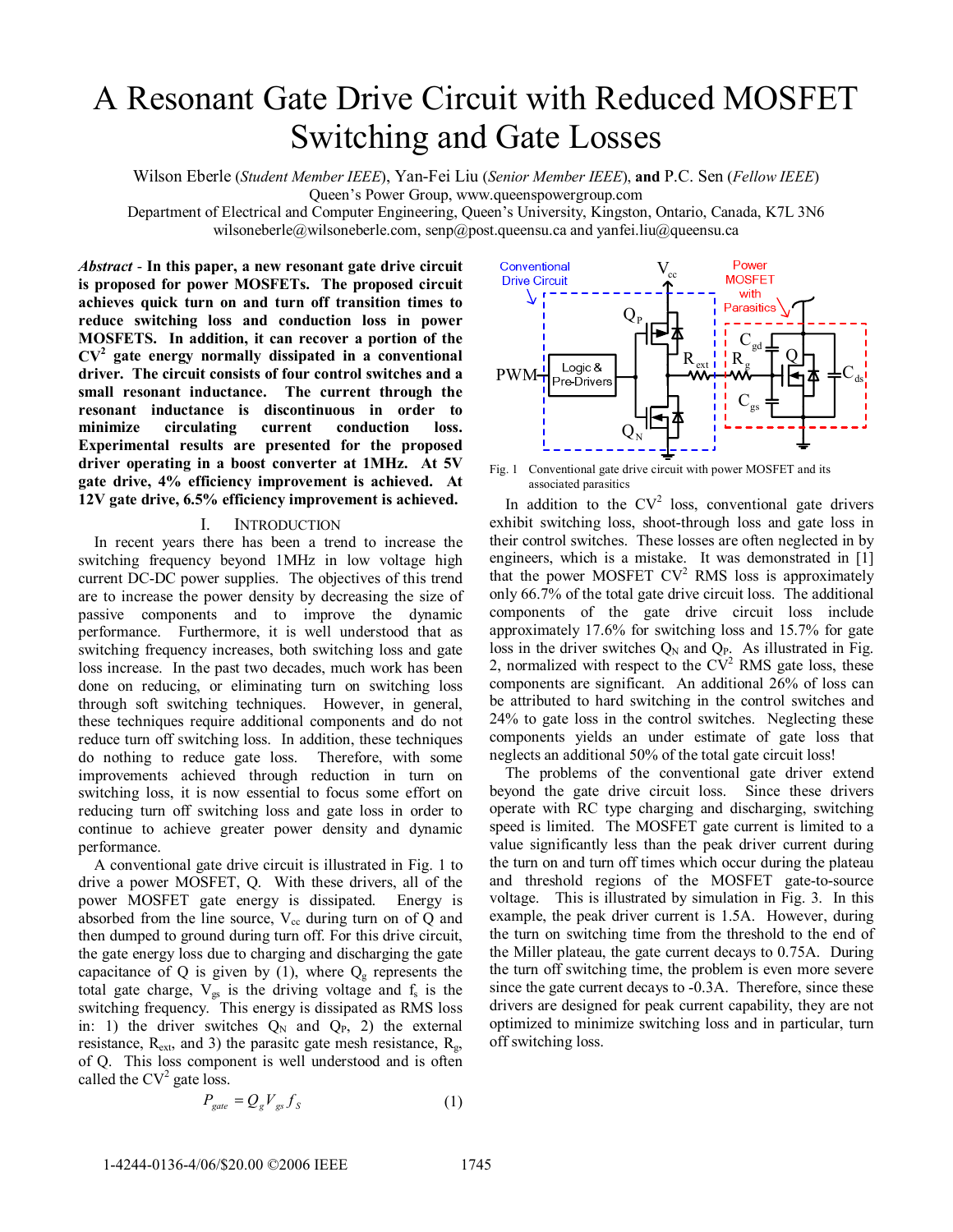

current (bottom curve), Ig during switching transitions

In hard switching converters, the turn on switching loss is given by (2), and the turn off switching loss is given by (3), where  $V_{ds}$  represents the voltage across. In (2),  $I_{onpk}$ , represents the instantaneous current through the switch at turn on and  $t_r$  represents the rise time. In (3),  $I_{\text{offpk}}$  represents the instantaneous current through the switch at turn off and  $t_f$ represents the fall time. Since both  $t_r$  and  $t_f$  are both inversely proportional to the gate current, Ig, it is clear that switching losses can be reduced by increasing gate current. However, in conventional gate drivers, this is generally not possible since the peak current is already limited by the current handling capability of the driver switches.

$$
P_{on} = \frac{1}{2} V_{ds} I_{onpk} t_r f_s \tag{2}
$$

$$
P_{\text{off}} = \frac{1}{2} V_{ds} I_{\text{offpk}} t_f f_s \tag{3}
$$

 From a gate energy perspective, in order to recover a portion of the gate energy otherwise lost in conventional drivers, several papers have been published since the early 1990s proposing resonant gate drive techniques. In these techniques, the resonant inductance yields current source drive which has the potential to reduce switching times and therefore switching loss. However, none of the papers have advertised the significant benefit of reduced switching loss due to current source drive.

 Of the methods previously proposed, all of them suffer from at least one of five problems:

- 1) High circulating current in the driver control switches during the power MOSFET on and off states resulting in excessive conduction loss [2].
- 2) Peak driver current dependent on duty cycle, or switching frequency resulting in switching times and gate loss that varies with the operating point [2] .
- 3) Large inductance [2], bulky transformer, or coupled inductance [3]-[7].
- 4) Slow turn on and/or turn off transition times, which increases both conduction and switching losses in the power MOSFET due to charging the power MOSFET gate beginning at zero current [3]-[9].
- 5) The inability to actively clamp the power MOSFET gate to the line during the on time and/or to ground during the off time, which can lead to undesired false triggering of the power MOSFET gate, i.e. lack of Cdv/dt immunity [3]-[7],[9].

To solve the problems inherent to conventional drivers, the five problems above, and to reduce switching loss, a new resonant gate drive circuit is proposed in the following section. This driver is an improvement over that proposed in [10], which operated with two of the switches switching at three times the switching frequency and did not exploit the potential switching loss savings.

# II. PROPOSED RESONANT DRIVER AND OPERATION

The proposed resonant gate driver is illustrated in Fig. 4. It consists of four control switches,  $Q_1 - Q_4$  including their body diodes,  $D_1 - D_4$ , and a small inductance,  $L_R$ . The switches and diodes are controlled in a way to allow the inductor current to be discontinuous and allow the power MOSFET to turn on or off beginning from a non-zero precharge current. Following charging, or discharging of the power MOSFET, the excess inductor stored energy is allowed to return to the line voltage,  $V_{cc}$ , thereby allowing ideally 100% of the power MOSFET gate charge energy to be recovered.

The current paths during the four intervals of the turn on stage are illustrated in Fig. 5. The current paths during the four intervals of the turn off stage are illustrated in Fig. 6. The gating waveforms of the four control switches,  $Q_1 - Q_4$ , along with the inductor current, gate current, power MOSFET gate-to-source voltage and the line current are illustrated in Fig. 7.

The operation of the circuit is explained in the following paragraphs. Initially it is assumed that the power MOSFET is in the off state before time  $t_0$ . For the control switches, the shaded regions indicate the on state, so initially only switch  $Q_3$  and  $D_4$  are on and the gate of Q is clamped to zero volts. The black regions indicate the on state for the diodes.

 $t_0$ - $t_1$ : At  $t_0$ ,  $D_4$  turns off with zero current switching (ZCS) and  $Q_2$  turns on (with ZCS) allowing the inductor current to ramp up. The current path during this interval is  $Q_2$ -L<sub>R</sub>- $Q_3$ . Since  $Q_3$  is in the on state, the gate of Q is clamped low. The interval ends at  $t_1$ .

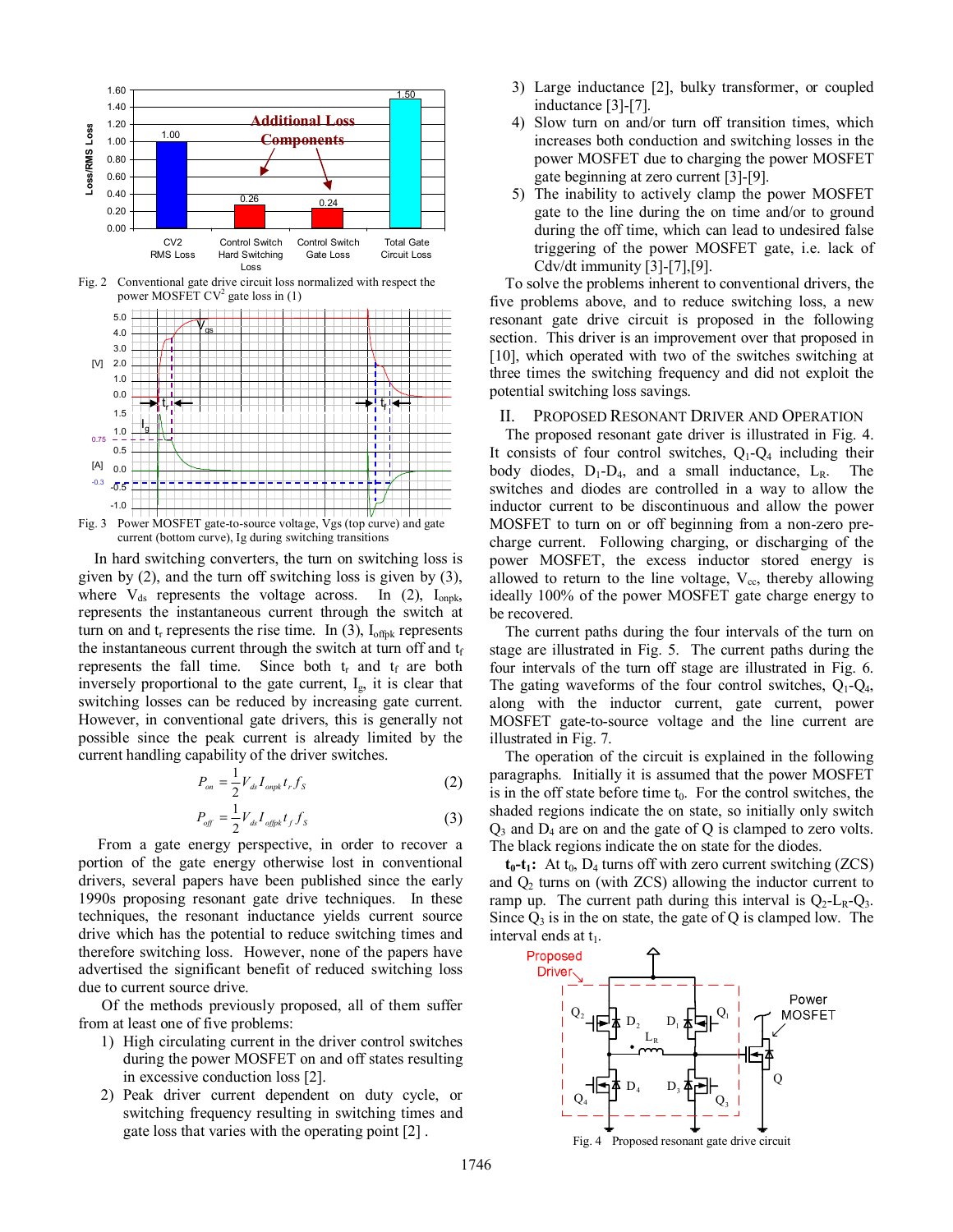$t_1$ - $t_2$ : At  $t_1$ ,  $Q_3$  turns off, which allows the inductor current to begin to charge the power MOSFET gate. The inductor current continues to ramp up, but with a reduced slope as the voltage across the gate capacitance increases. The current path during this interval is  $Q_2$ -L<sub>R</sub>-C<sub>g</sub>, where C<sub>g</sub> represents the equivalent gate capacitance of  $Q$ . This interval ends at  $t_2$ , when  $V_{gs}$  reaches  $V_{cc}$ . If this interval is allowed to continue,  $D_1$  allows the current to freewheel through  $Q_2$ -L<sub>R</sub>-D<sub>1</sub>.

 $t_2$ - $t_3$ : At  $t_2$ ,  $Q_2$  turns off and  $Q_1$  turns on with zero voltage switching  $(ZVS)$  and  $D_4$  turns on, allowing the inductor current to conduct into the dot through the path  $D_4$ -L<sub>R</sub>-Q<sub>1</sub>. Most importantly, it is during this interval when the stored energy in the inductor is returned to the line. This can be observed from the negative portion of the  $I_{\text{Vec}}$  curve in Fig. 7. Also, during this interval, the inductor voltage has become reverse biased, so the inductor current quickly ramps down towards zero. During this interval, the gate voltage of Q remains clamped to the line voltage,  $V_{cc}$ . The interval ends when the inductor current reaches zero at  $t_3$ .

 $t_3-t_4$ : At  $t_3$ ,  $D_4$  turns off (with ZCS) and  $D_2$  turns on, which allows any residual inductor current to freewheel through  $Q_1$ -L<sub>R</sub>-D<sub>2</sub>. During this interval, the gate voltage of Q remains clamped to  $V_{cc}$ . The interval ends at  $t_4$  when the precharging interval for the turn off cycle begins as dictated by the PWM signal.

 $t_4$ - $t_5$ : At  $t_4$ , the turn off pre-charging interval begins.  $D_2$ turns off (with ZCS) and  $Q_4$  turns on (with ZCS). Since  $Q_1$ was previously on, the inductor current begins to ramp negative out of the dot through the path  $Q_1$ -L<sub>R</sub>- $Q_4$ . During this interval, the gate voltage of  $Q$  remains clamped to  $V_{cc}$ . The interval ends at  $t_5$ .



Fig. 5 Proposed resonant gated drive circuit current paths during the turn on interval



Fig. 6 Proposed resonant gated drive circuit current paths during the turn off interval





 $t_5-t_6$ : At  $t_5$ ,  $Q_1$  turns off, which allows the inductor current to begin to discharge the power MOSFET gate. The inductor current continues to ramp negative, but with a reduced slope as the voltage across the gate capacitance decreases. The current path during this interval is  $C_g - L_R - Q_4$ , where  $C_g$ represents the equivalent gate capacitance of Q. This interval ends at  $t_6$ , when  $V_{gs}$  reaches zero. If this interval is allowed to continue,  $D_3$  allows the current to freewheel through  $D_3$ - $L_R$ - $Q_4$ .

 $t_6-t_7$ : At  $t_6$ ,  $Q_4$  turns off and  $D_2$  turns on and  $Q_3$  turns on (with ZVS) allowing the inductor current to conduct out of the dot through the path  $Q_3$ -L<sub>R</sub>-D<sub>2</sub>. Most importantly, it is during this interval when the gate discharging energy is returned to the line. This can be observed from the negative portion of the  $I_{\text{Vec}}$  curve in Fig. 7. Also, during this interval, the inductor voltage has become reverse biased, so the inductor current quickly ramps down positive towards zero. During this interval, the gate voltage of Q remains clamped to ground. The interval ends when the inductor current reaches zero at  $t_7$ .

 $t_7-t_0$ : At  $t_7$ ,  $D_2$  turns off (with ZCS) and  $D_4$  turns on, which allows any residual inductor current to freewheel through  $D_4$ -L<sub>R</sub>-Q<sub>3</sub>. During this interval, the gate voltage of Q remains clamped to ground. The interval ends at  $t_0$  when the pre-charging interval for the turn on cycle begins and the entire process repeats as dictated by the PWM signal.

## III. SWITCHING LOSS SAVINGS

As discussed in section I, switching loss is proportional to the rise and fall times,  $t_r$  and  $t_f$ , during the switching transition. The rise and fall times are inversely proportional to the gate current provided by the driver. In the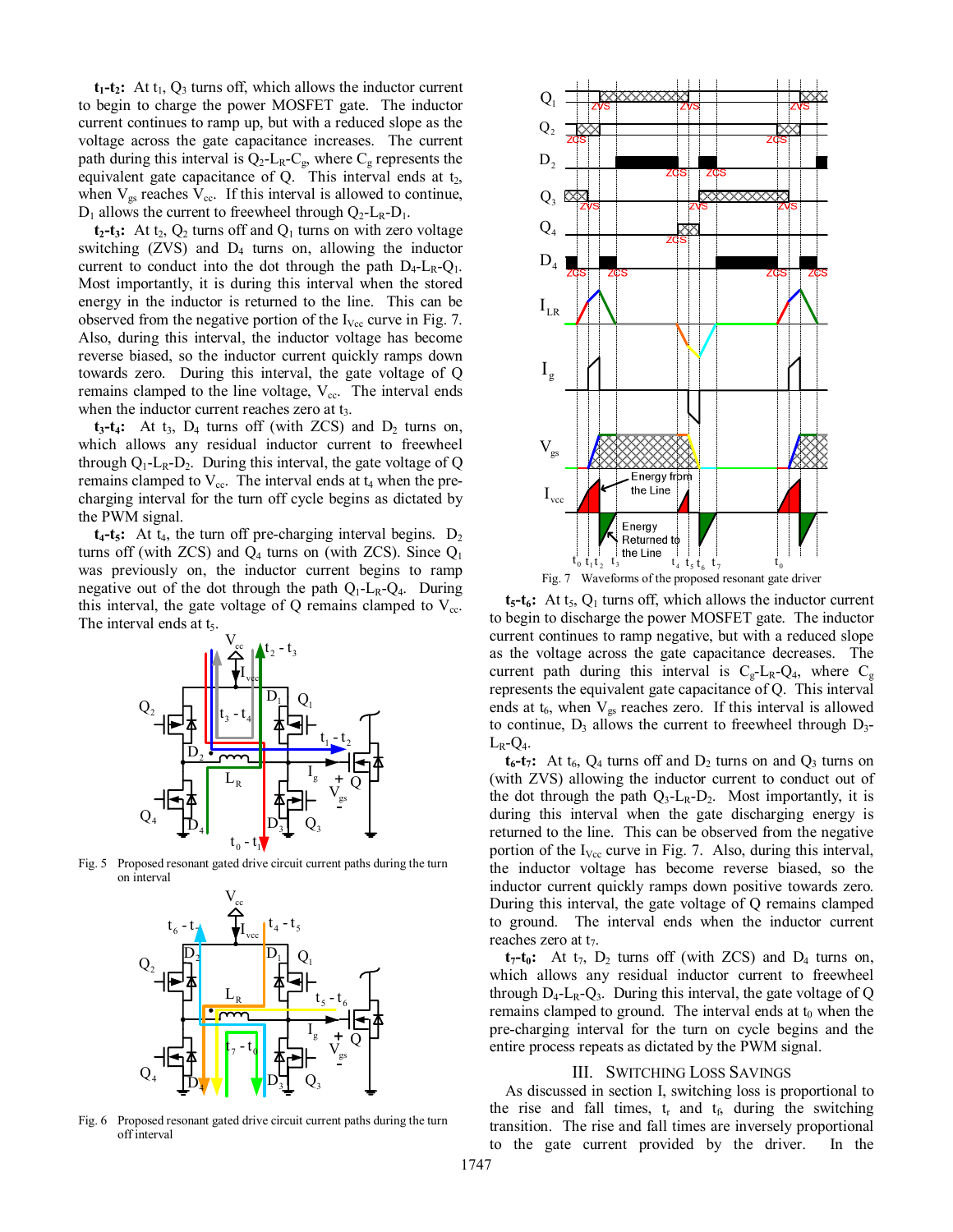conventional driver, the gate current decays significantly from its peak value due to the RC type charging and discharging as illustrated in Fig. 8(a). On the other hand, the proposed resonant gate driver behaves like a current source and the gate current actually increases slightly during the rise and fall times as illustrated in Fig. 8(b). The result is that the turn on and turn off times decrease significantly and more importantly, the rise and fall times decrease significantly, which decreases switching loss.



waveform shapes for the conventional driver (a) left and resonant driver (b) right

## IV. LOGIC IMPLEMENTATION

The logic required to produce the gating signals for the four control switches,  $Q_1 - Q_4$  is very simple. The waveforms used to derive the logic are illustrated in Fig. 9. The logic circuit is illustrated in Fig. 10. The circuit requires only 2 delay elements and 6 logic elements. The delay elements can be implemented using tapped delay line ICs. The output of the logic circuit is the four gate drive signals. Following the logic, pre-drivers (not shown) should be used to drive the control switches.





## V. DESIGN PROCEDURE

The power MOSFET turn on transition time,  $t_{on}$ , (from 0V to  $V_{\rm cc}$ ) is not calculated, but must be chosen by the designer for the given application. For the designer, there is a tradeoff between speed, which translates into switching loss savings, and gate energy recovery. Smaller values of  $t_{on}$  reduce switching loss, but require greater peak current in the driver and therefore suffer from greater conduction loss in the driver. Typically, ton should be less than 10% of the switching period. After selecting  $t_{on}$ , the turn on inductor pre-charge time, t<sub>d1</sub> should be selected. This is illustrated in Fig. 11 from  $t_0-t_1$ , of the inductor current waveform during the turn on interval. Typically,  $t_{d1}$  should be less than  $t_{on}$ . Larger values of  $t_{d1}$  yield a larger required inductance and add more delay in the control loop. On the other hand, if t<sub>d1</sub> is too small, the gate energy recovery is limited, or the precharge current level is small. A typical starting value of  $t_{d1}$  is half of ton.

In order to calculate the required resonant inductance, (4)- (6), must be used. Equation (4) is derived assuming that there is no resistive loss in the drive circuit during  $t_{d1}$ .

$$
L_R = \frac{V_{cc}t_{d1}}{i_{LR}(t_1)}
$$
(4)

Equation (5) is derived using an approximation. The equivalent resonant circuit during  $t_{on}$  is complex to solve, but since the power MOSFET gate capacitor voltage increases from zero to  $V_{cc}$  during  $t_{on}$ , then the average capacitor voltage during the interval is  $V_{\rm cc}/2$ . Using this approximation, the ripple current component,  $\Delta i_{LR}$ , is approximated as (5).

$$
\Delta i_{LR} \approx \frac{V_{cc}}{2} \frac{t_{on}}{L_R} \tag{5}
$$

The current at time  $t_1$  is then approximated by (6).

$$
i_{LR}(t_1) \approx I_{avg} - \frac{\Delta i_{LR}}{2} \tag{6}
$$

Using (4)-(6), the required resonant inductance can be calculated using (7).

$$
L_R = \frac{V_{cc}t_{on}}{Q_g} \left(\frac{t_{on}}{4} + t_{d1}\right)
$$
 (7)

# VI. LOSS ANALYSIS

The loss components are outlined below.

*A. Conduction Loss* 

This sub-section will focus on the conduction loss in the control switches. The power MOSFET being driven is represented by an RC network consisting of its parasitic series gate resistance,  $R_g$ , and an equivalent gate capacitance,  $C<sub>g</sub>$  and total gate charge data from the device datasheet.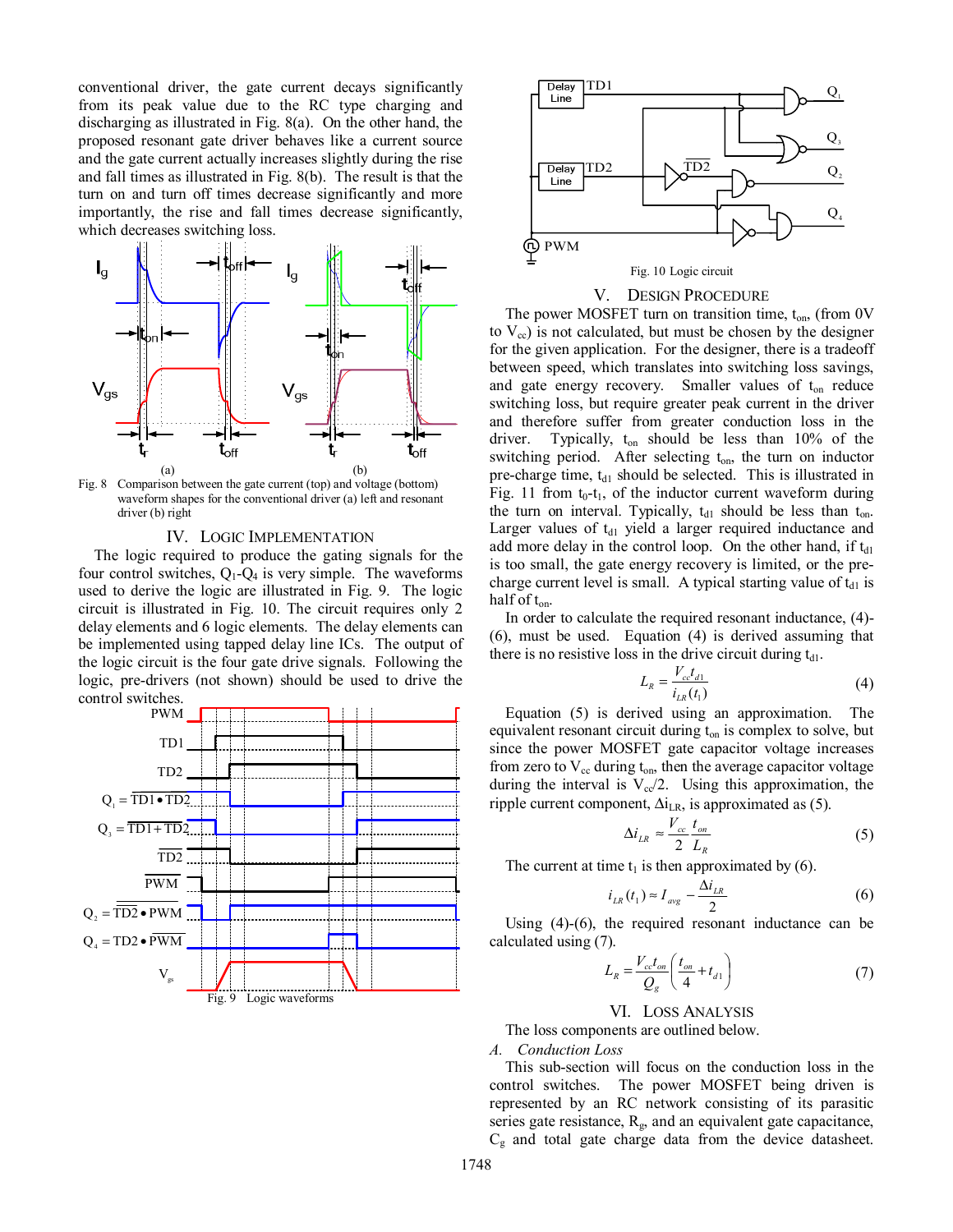During the on state, the control switches can be represented by series resistances  $R_1-R_4$ . The inductor copper loss can be represented by an equivalent series AC resistance,  $R<sub>L</sub>$ .



Fig. 11 Detailed inductor current waveform and power MOSFET gate voltage during the turn on interval

The conduction loss can be determined by analyzing the losses during the three main states of the turn on interval  $(t_0$  $t_3$ ) and three states of the turn off interval  $(t_4-t_7)$  when the inductor current is non-zero. The detailed inductor current waveform and power MOSFET gate voltage waveform are shown for the turn on interval in Fig. 11. Using a piecewise linear approximation to simplify the analysis, the inductor current waveform can be approximated using the dotted portion during  $t_{on}$ , if it is assumed that the gate is driven by a constant current source of value  $I_{avg}$  during  $t_{on}$ . The analysis of the turn on intervals is explained as follows.

 $t_{d1}$ : The equivalent circuit during  $t_a$  is given in Fig. 12(a), where  $R_2$ ,  $R_L$  and  $R_3$  have been lumped together as  $R_{\text{td1}}$ . The inductor current,  $i_{LR}(t)$ , is given by (8). Since the series resistance  $R_{td1}$  is quite small, the time constant is large relative to the transition interval, so (8) can be approximated by (9). Using the approximation, the RMS current during this interval is given by (10) and the power consumption,  $P_{td1}$ , during the interval is given by (11).

$$
i_{LR}(t) = \frac{V_{cc}}{L_R} t e^{-\frac{R_{at/a}}{L_R}t}
$$
 (8)

$$
i_{LR}(t) \approx \frac{V_{cc}}{L_R}t\tag{9}
$$

$$
i_{td1\_RMS} = i_{LR}(t_1) \sqrt{\frac{t_{d1} f_s}{3}}
$$
 (10)

$$
P_{\text{td1}} = i_{LR} (t_1)^2 \frac{t_{d1} f_S}{3} R_{\text{td1}} \tag{11}
$$

The pre-charge time interval can be derived as (12).

$$
t_{d1} = \frac{L_R}{V_{cc}} i_{LR}(t_1)
$$
 (12)

**t<sub>on</sub>:** The equivalent circuit during t<sub>on</sub> is given in Fig. 12(b). The circuit is a series RLC circuit consisting of  $R_2$ ,  $R_L$ ,  $R_G$ ,  $L_R$  and  $C_g$ , where  $R_2$ ,  $R_L$  and  $R_G$  have been lumped together as  $R_{on}$ . The inductor current,  $i_{LR}(t)$ , is given by (13), which is quite complex to calculate the RMS value during the given interval. However, using the piecewise linear approximation illustrated in Fig. 11, the RMS current during  $t_{on}$  is given by (14) and the power consumption,  $P_{on}$ , during the interval is given by  $(15)$ .

$$
i_{LR}(t) = \frac{V_{cc}\sqrt{L_R C_g}}{L_R} \sin\left(\frac{1}{\sqrt{L_R C_g}}t\right) + i_{LR}(t_1)\cos\left(\frac{1}{\sqrt{L_R C_g}}t\right) \tag{13}
$$

$$
i_{on\_RMS} \approx \sqrt{t_{on} f_S} \sqrt{\left[\frac{i_{LR}(t_2) + i_{LR}(t_1)}{2}\right]^2 + \frac{[i_{LR}(t_2) - i_{LR}(t_1)]^2}{12}} \qquad (14)
$$

$$
P_{on} = t_{on} f_s \left( I_{avg}^{2} + \frac{\Delta i_{LR}^{2}}{12} \right) R_{on}
$$
 (15)

 $t_{\text{vec}}$ : The equivalent circuit during  $t_{\text{vec}}$  is given in Fig. 12(c), where  $R_L$  and  $R_1$  have been lumped together as  $R_{\text{vec}}$ and the diode voltage drop is considered constant at  $V_F$ . The inductor current,  $i_{LR}(t)$ , is given by (16). Since the series resistance  $R_{\text{vcc}}$  is quite small, the time constant is large relative to the transition interval, so (16) can be approximated by (17). Using the approximation, the RMS current during this interval is given by (18) and the power consumption,  $P_{\text{vcc}}$ , during the interval is given by (19).

$$
i_{LR}(t) = i_{LR}(t_2) - \frac{V_{cc} - V_F}{L_R} t e^{-\frac{R \text{vec}}{L_R}t}
$$
 (16)

$$
i_{LR}(t) \approx i_{LR}(t_2) - \frac{V_{cc} - V_F}{L_R}t
$$
\n(17)

$$
i_{\text{vec\_RMS}} = i_{LR}(t_2) \sqrt{\frac{t_{\text{vec}} f_s}{3}}
$$
(18)

$$
P_{\text{vec}} = i_{LR} (t_2)^2 \frac{t_{\text{vec}} f_S}{3} R_{\text{vec}} + V_F \int_{t_2}^{t_1} \left( i_{LR} (t_2) - \frac{V_{\text{cor}} - V_F}{L_R} t \right) dt \tag{19}
$$

The time interval  $t_{\text{vac}}$  can be expressed as (20).

$$
t_{\rm vec} = \frac{L_R}{V_{cc} + V_F} i_{LR}(t_2)
$$
 (20)

To simplify the analysis, it can be assumed that the turn on and turn off states of operation are identical. Therefore, under this assumption, the total conduction loss in the proposed resonant gate drive circuit is two times the sum of  $P_{\text{td1}}$  plus  $P_{\text{on}}$  plus  $P_{\text{vcc}}$  as given by (21).

$$
P_{cond} = 2(P_{td1} + P_{on} + P_{vcc})
$$
 (21)

*B. Gate Loss* 

The gate loss in  $Q_1$ - $Q_4$  is given by (22).

$$
P_{Q1-Q4\,gate} = (Q_{g1} + Q_{g2} + Q_{g3} + Q_{g4})V_{cc}f_s \tag{22}
$$

*C. CV2 Output Loss* 

The  $CV^2$  output loss in  $Q_2$  and  $Q_4$  at turn on, is given by (23) where  $C_{\text{oss2}}$  and  $C_{\text{oss4}}$  represent the output capacitance values for  $Q_2$  and  $Q_4$  obtained from the MOSFET data sheets.

$$
P_{out} = (C_{oss2} + C_{oss4})V_{cc}^{2} f_{s}
$$
 (23)

*D. Turn Off Loss* 

 $Q_2$  and  $Q_4$  turn off at the peak inductor current,  $i_{LR}(t_2)$ . The turn off loss in  $Q_2$  and  $Q_4$  is given by (24) where the fall times,  $t_{f2}$  and  $t_{f4}$  are obtained from the MOSFET data sheets.

$$
P_{\text{off}} = \frac{1}{2} V_{cc} i_{LR} (t_2) (t_{f2} + t_{f1}) f_s
$$
 (24)

## *E. Core Loss*

The core loss can be obtained by standard core loss estimation methods and should be small in comparison to the other loss components.

# *F. Logic Loss*

The loss in the logic circuit should be negligible in comparison to the other components, so it can be neglected.